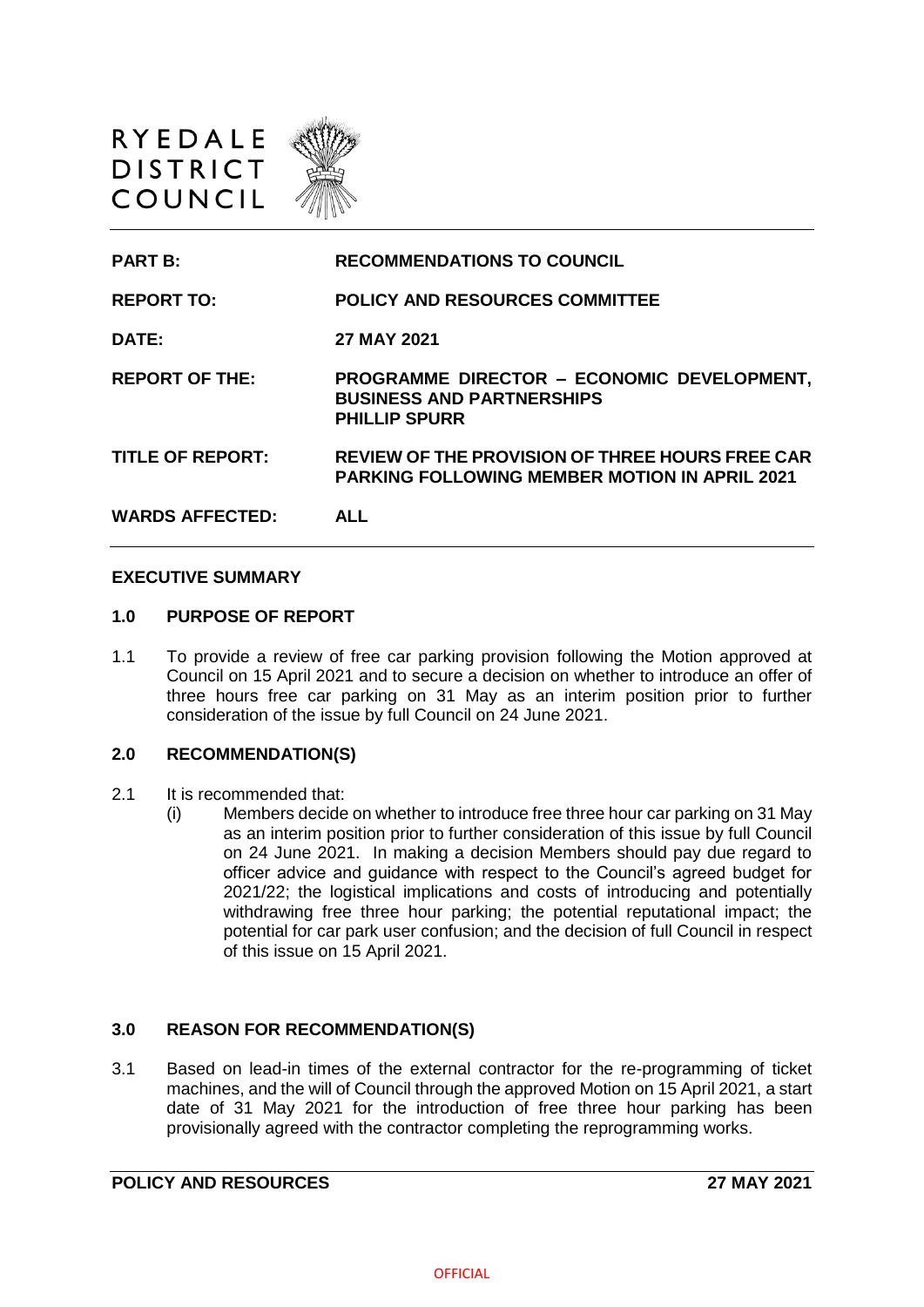## **4.0 SIGNIFICANT RISKS**

- 4.1 Financial risk through additional expenditure required to implement the offer of free car parking, the costs associated with extending the scheme both through lost revenue and the costs of refunding permit holders and the costs of implementing a new permit system are significant. Based on the anticipated increase in footfall and visitor numbers through an increase in staycations as a result of reduced ability to travel outside the UK, it is forecast that the revenue figures generated in previous years and cited below in sections 6.5 and 7.1 will be achieved.
- 4.2 The reintroduction of charges from 1 April 2021 did bring the risk that visitors and residents may be deterred from returning to our market towns and car parks, however there is little evidence to suggest this has occurred. Since charging was reintroduced on 1 April, there have been no complaints received by RDC in relation to this. Furthermore, no complaints have been received questioning the implementation of three hours free car parking following the Council Motion on 15 April 2021.
- 4.3 With numerous changes of policy and provision within a short time frame, RDC is at serious risk of reputational damage and of negative publicity. Providing clarity on tariffs will provide a period of consistency and stability for members of the public and will allow officers the time needed to implement a more efficient, effective and customer focused system for permit holders.

## **5.0 POLICY CONTEXT AND CONSULTATION**

5.1 The Car Parking Strategy approved by Members in February 2021 has a number of key themes relevant to the consideration of the offer of three hours of free car parking. Most notably this is through Theme 6 which relates to Free Parking. This states that:

> *"Any extended period of free car parking, for example in the month of December to support retailers and hospitality businesses during the run up to Christmas, would be in addition to the year round offer but should be limited in frequency and subject to the agreement of the appropriate Council Committee before becoming operational. Whilst extended periods of free car parking are agreed to be valuable to local businesses and residents, there are significant financial and administrative issues as a result of such action, and this needs to be fully planned and accounted for in advance"*

5.2 Secondly, Theme 5 advocates a review of the permit system as the current mode of operation is complicated to administer – this is relatable to the challenges around existing permits and the opportunity to review the permit system.

## **6.0 REPORT DETAILS**

- 6.1 A Motion approved by Council on 10 December 2020 declared car parking to be provided free of charge until 31 March 2021 to support local residents and businesses following the November 2020 National Lockdown. Parking charges and therefore enforcement activities in line with this decision were suspended. Permit holders were also invited to apply directly to RDC for an extension to their permit for a corresponding period of time. Car parking charges were reinstated on 1 April 2021.
- 6.2 A second Motion approved by Elected Members at Council on 15 April 2021 provided up to three hours free car parking in all RDC car parks from as soon as practically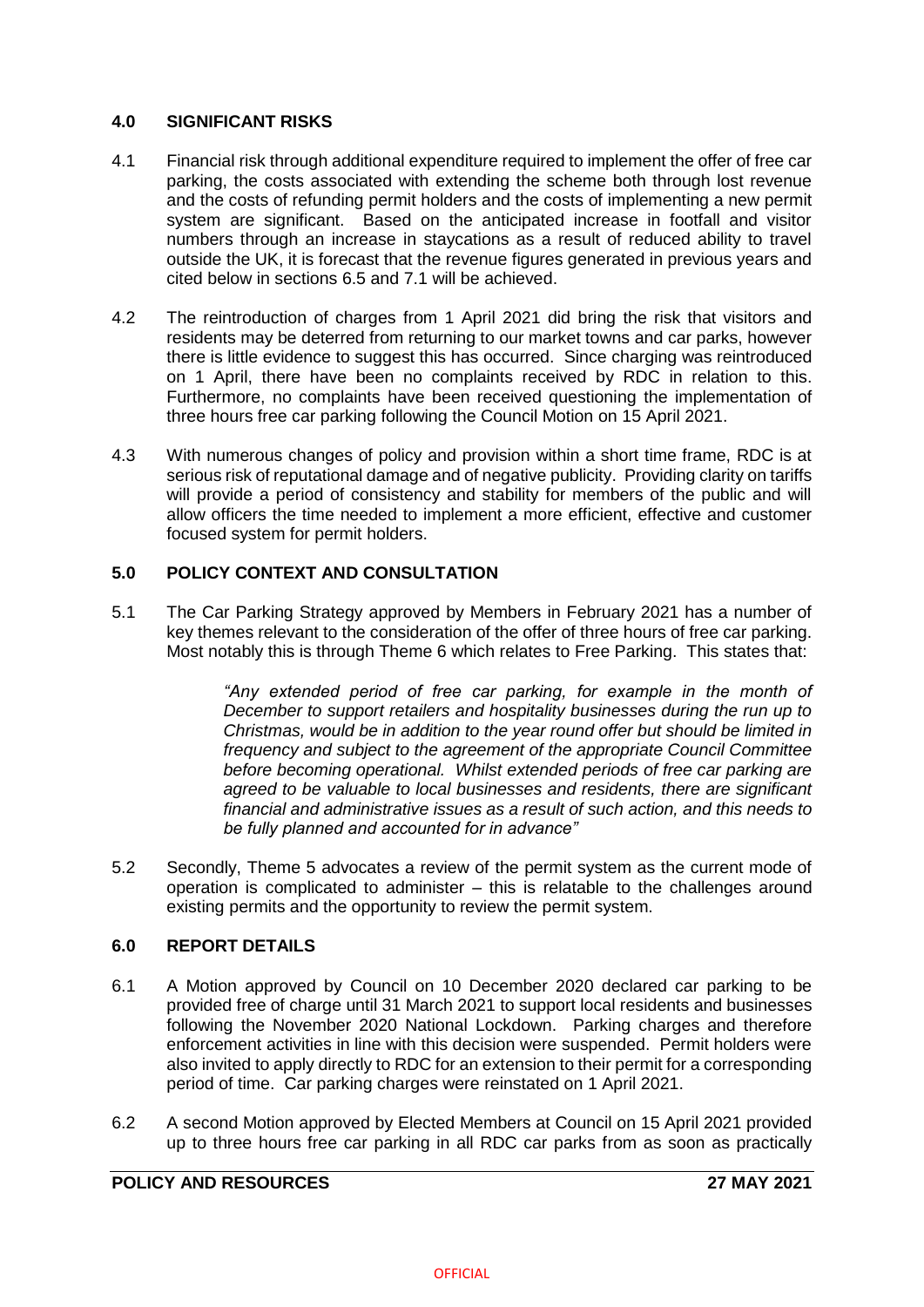possible until 27 May 2021, when P&R would review the offer.

- 6.3 Members approved a third Motion at Council on 20 May 2021 deferring the implementation of the decision to offer three hours free car parking to the Policy and Resources Committee on 27 May 2021. The decision taken by P&R will provide an interim position in advance of further consideration by Council on 24 June 2021.
- 6.4 Implementing the decision to provide free three hour car parking requires operational action around car park ticket machines, enforcement activities, car parking permits and communications to be undertaken. As a result of this and the Motion referenced above in 6.3, if Members agree to introduce free three hour car parking this will be implemented from 31 May 2021.

### 6.5 **Operational Requirements**

- 6.5.1 In order to apply three hour free parking provision, all car parking machines require reprogramming. Re-programming is undertaken by a private contractor and through Scarborough Borough Council (SBC) who have provided assistance in this process. Reprogramming requires a new set of automated charges to be created and is a process which has a significant lead in time and a cost to RDC of £1,263 for all 17 machines to be reprogrammed. If Members agree to introduce free three hour parking this will be implemented on 31 May.
- 6.5.2 With no clear end date for the offer being agreed through the Motion agreed on 15 April, the process of any reprogramming of the machines (with the required lead in time) and the cost implications of this will need to be repeated.
- 6.5.3 It was felt by Officers that the reprogramming of the machines was the most viable and suitable option to allow for delivery of the Council decision of 15 April 2021. Currently short stay car parks offer a maximum stay of two hours, and long stay car parks offer payment options of 1 hour, 2 hours, 3 hours, 4 hours, 6 hours and 24 hours. This meant that simply installing signage and / or covering machines would not allow for either charges beyond 3 hours to be taken, or would not allow the enforcement of time limited stays in the short stay car parks.
- 6.5.4 Requiring car park users to still collect and display a ticket will allow for enforcement to take place but will also provide valuable data on ticket sales and lost revenue generation. With the system currently in operation, we have no way of identifying how much revenue through the car parking machines is generated by visitors or residents.
- 6.5.5 The Motion agreed by Members was to offer up to three hours of free car parking, and as outlined above in section 6.5.3 short stay car parks are currently limited to a maximum stay of 2 hours. The maximum length of stay in short stay car parks will be increased from two hours to three hours for the period of time this offer will be made available. This would avoid the need for confusing and misleading communications and signage, and will reduce to potential for complaints and challenges as a result.
- 6.5.6 Enforcement activities will still be undertaken during any period of free car parking and Enforcement Officers will still monitor car parks. This will therefore result in a cost to RDC but with limited income through ticket and permit sales being generated to offset this. If the ticket machines are simply covered over and taken out of use, this would mean car parking would be unenforceable and enforcement activities would be reduced to just cover dangerous parking, incorrect usage of blue badge holder bays etc. On previous occasions, taking this approach and not being able to enforce length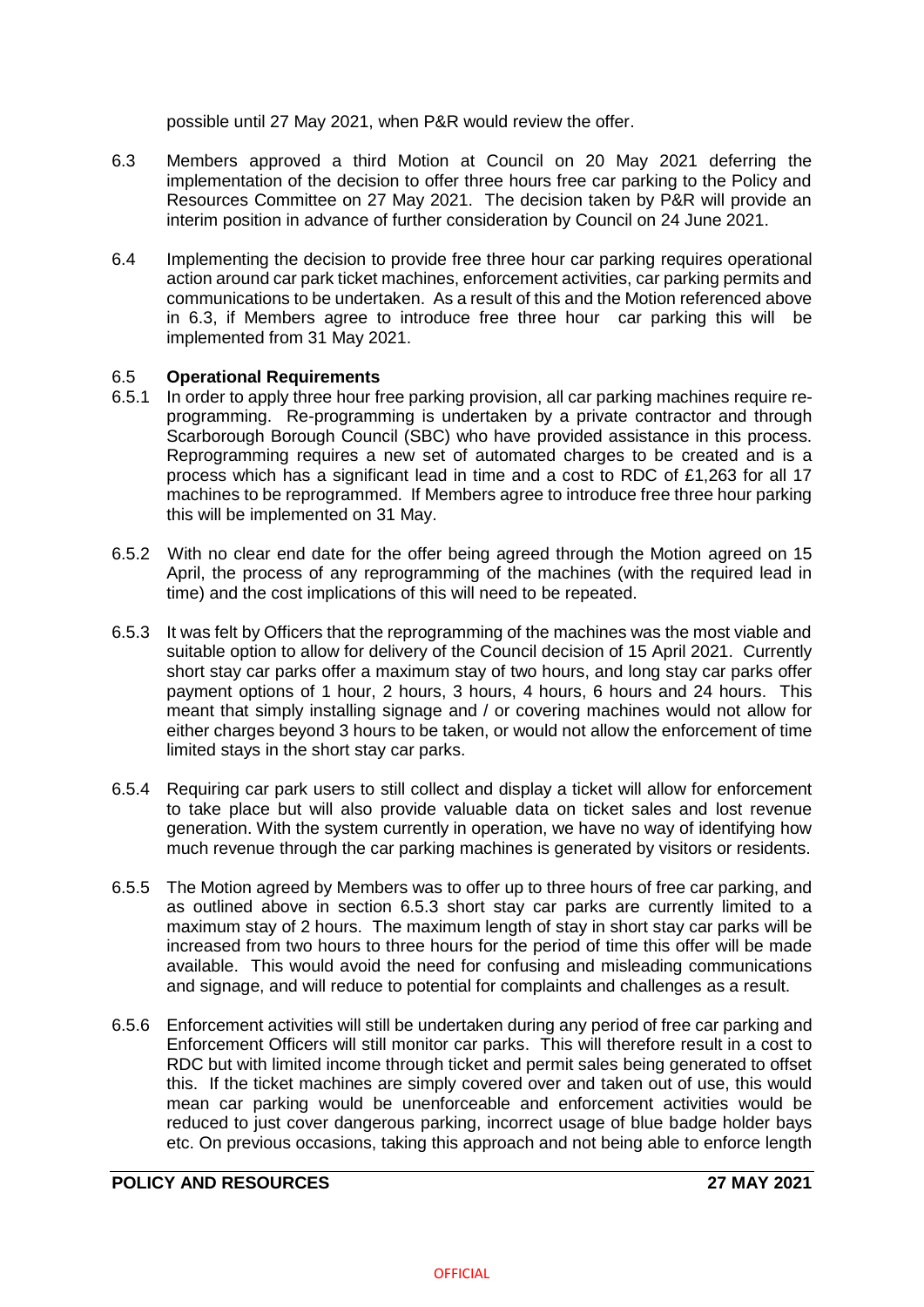of stays in short stay car parks has been a source of discontent within local business communities.

6.5.7 Cash Collection services will continue to be required if free three hour parking is implemented, although this requirement will be reduced to solely collecting from the long stay car parks.

### 6.6 **Financial Impact**

- 6.6.1 In order to provide an indication of lost revenue as a result of offering three hours free car parking, based on income figures from 2019 as the last year of non-Covid operations for ticket sales of 3 hours or less, it is estimated that by applying the offer of three hours of free car parking in June that lost revenue will be £57,029.
- 6.6.2 If the scheme were to be extended until 30 September this would result in estimated lost revenue of £42,718 in July, £49,586 in August and £38,275 in September – a estimated total loss of income for four months (including June) of £187,579.

### 6.7 **Permits**

- 6.7.1 There are currently estimated to be approximately 1240 live parking permits with the majority of these being short stay permits. During the previous extended periods of both National Lockdown and RDC determined free car parking, all permit holders were invited to apply for an extension to their permits to recompense them for the period of time car park charging had been suspended and their permits were not required.
- 6.7.2 The vast majority of permits are sold through four external retailers, along with a smaller number sold directly by RDC. The data collected by retailers during a permit sale does not contain customer contact details and therefore means that to provide any extension scheme for permit holders, customers are required to apply directly to RDC. Whilst this process removes the risk associated with retailers holding personal data, it does mean we are reliant on customers seeing RDC communications inviting them to apply for an extension.
- 6.7.3 As a result of two previous periods of free car parking (summer 2020 and December 2020 to March 2021) customers were invited to apply for an extension to their permits. The administrative implications of this process are significant and should not be underestimated. To administer this offer, officer time is required to create and upload an online application form which customers are required to complete. Each form is then individually processed by the Customer Service team and a new permit issued. Understanding this process needs to take into account the complex and time consuming situation of a large number of permit holders having permits which have already received two previous extensions. By way of comparison, the December 2020 to March 2021 extension scheme has to date since January required on average 14 hours of officer time per week to administer, and it has been calculated to have cost the Authority approximately. £9,100 in permit extensions, production and postage costs.
- 6.7.4 Regardless of the length of time a free car parking offer is provided for, this is still a period of time in which permit holders have paid for a service which they do not require. If reimbursement in some way were not to be made available, this would undoubtedly result in complaints and negative publicity.
- 6.7.5 To offer and deliver an extension scheme is a time consuming and labour intensive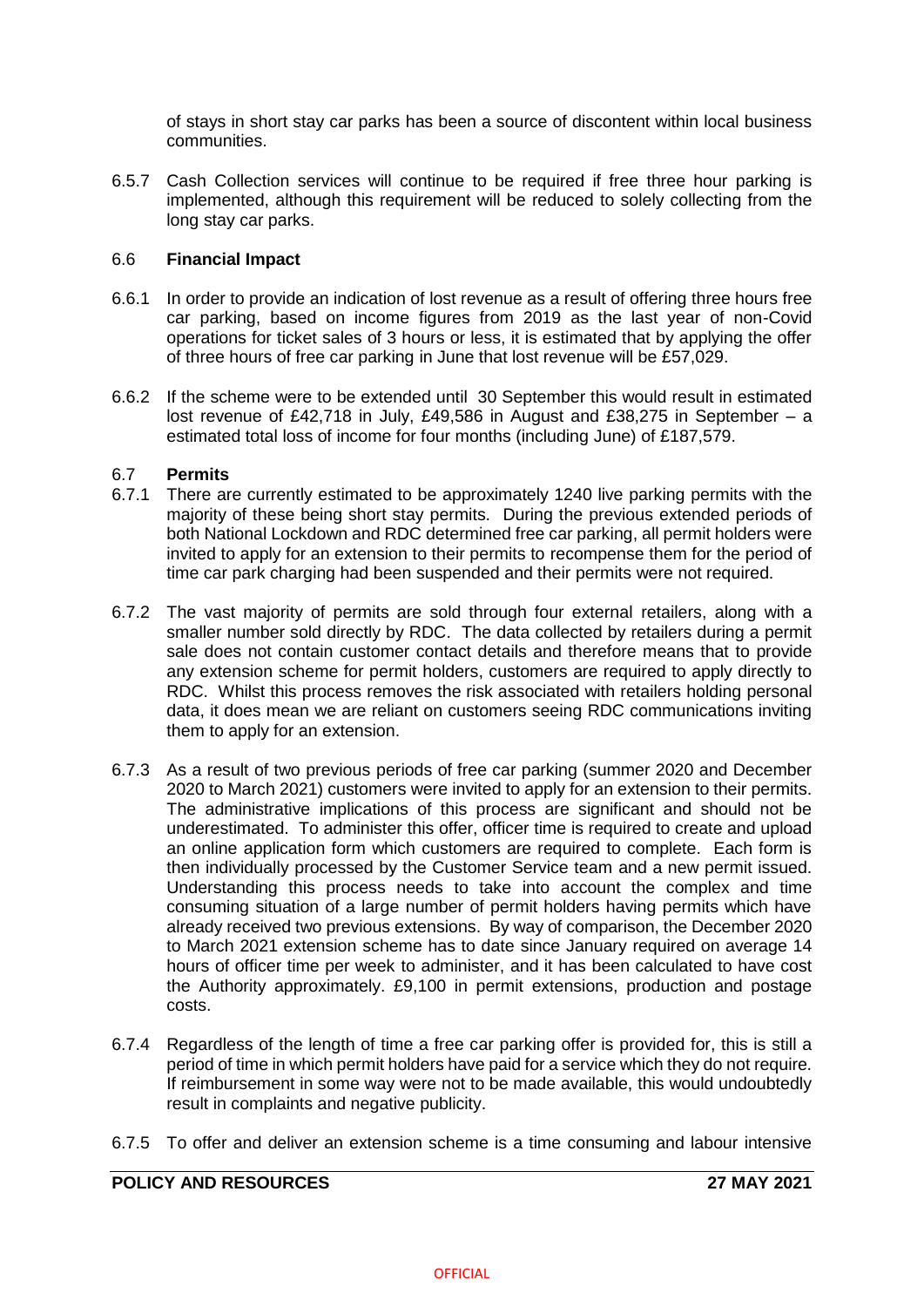process. It is felt that to effectively and efficiently administer another extension scheme in relation to the offer of three hours free car parking, dedicated officer resource would be required for 6 weeks at an approximate cost of £2,486 of officer time in addition to the costs of implementing and providing the extensions.

- 6.7.6 Given the complexity of the current permit system, the need to develop a new system which embraces online and virtual technology is appealing, particularly for short stay permits which are the most popular. The process has been started with the support of the Transformation team.
- 6.7.7 There will clearly be significant financial and officer resource implications to deliver a further permit extension scheme. It is estimated that there are currently 1032 live It is estimated that there are currently 1032 live short stay permits in circulation with customers having the opportunity to purchase short stay permits for 6 or 12 months. The agreed end date of any free three hour parking will define how many additional days will need to be given for each extension, and what the lost revenue implications of this are. For example, based on the cost of a 6 month short stay permit of £31.00, a one month extension will have a value of approximately £5.16 per month. This figure multiplied by 1032, the estimated number of short stay permits in circulation, results in lost revenue of approximately £5,325/month to RDC.

### 6.8 **Communications**

- 6.8.1 Communication is a significant consideration in the provision of free car parking. Signage has had to be designed and will be displayed in all car parks along with the preparation of press releases and social media content in advance of 31 May 2021. To give an indication of the cost implications, based on the December 2020 to March 2021 period of free car parking, in total, these actions took 1 day of officer time.
- 6.8.2 The Motion to provide three hours of free car parking presents an additional Communication challenge and will require additional signage for car parks given the existing permanent signage states a maximum stay of two hours in short stay car parks and this has the potential to cause confusion.
- 6.8.3 With frequent changes in provision and the need to communicate these changes comes the risk of confusion for users. With this brings an increased risk of Penalty Charge Notices (PCN's) being issued where users have not realised a change has occurred. In turn this means the possibility of an increased number of challenges/ complaints which Officer time will be required to respond to and resolve, and negative publicity for RDC in the press and local social media channels.

#### **7.0 IMPLICATIONS**

- 7.1 The following implications have been identified:
	- a) Financial

The most significant financial implication of introducing free parking will be the loss of revenue generated through ticket sales of 3 hours or less. It is estimated that by applying the offer of three hours of free car parking in June lost revenue will be £57,029.

If the scheme were to be extended until 30 September this would result in estimated lost revenue of £42,718 in July, £49,586 in August and £38,275 in September – a estimated total loss of income for four months of £187,579.